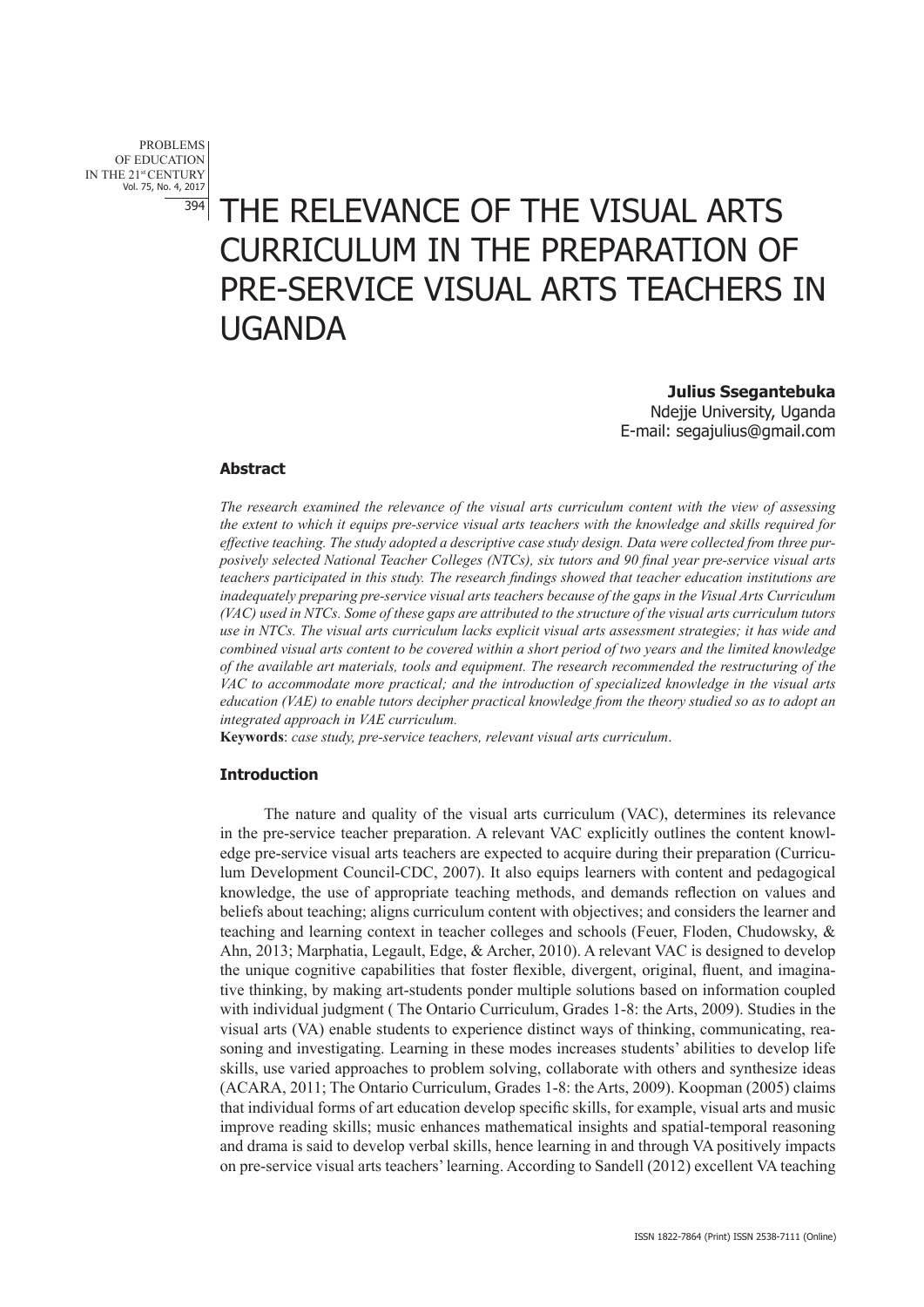PROBLEMS OF EDUCATION IN THE 21st CENTURY Vol. 75, No. 4, 2017 395

engages all learners with art in a myriad of forms, ideas and purposes. It helps learners navigate through our visual world using two qualitative and interlinked experiential processes; these are creative expression and critical responses. In this case therefore; through the transformative process of creative expression, visual learners generate artistic ideas that can be elaborated, refined and finally shaped into meaningful visual images and structure. Through the informative process of critical response, visual learners perceive, interpret, and finally judge ideas connected to visual imagery and structures both past and present. However, it is possible to have a well-designed curriculum that clearly stipulates the content and pedagogy to be acquired without professionally trained tutors who can competently interact with it. Researches indicate that on top of tutors' ability to interact with the curriculum, availability of appropriate infrastructure and resources can have a great impact on the VAC's relevance. Besides, educational policies and administrative support can have an influence on tutors' practices and learners' acquisition of knowledge during the preparation of pre-service visual arts teachers.

## **Background to the Research**

Uganda currently has five government aided national teacher colleges (NTCs) of which three are permitted to teach visual arts. These national teacher colleges provide training leading to an award of a diploma in secondary education (DSE), which is the minimum required qualification for teaching in secondary schools of Uganda. The NTCs use a visual arts curriculum, prepared by Kyambogo University which has the mandate for DSE training. Pre-service teachers are admitted to NTCs after completing a Uganda advanced certificate of education (UACE). It is a two year program and the pre-service visual arts teachers graduate with a DSE. In Uganda majority of the pre-service teachers seeking admission to NTCs are mainly those who fail to join universities and other tertiary institutions of learning because of their low scores or don't have tuition fees for the university education (Kagoda & Ezati, 2013).

During teacher preparation, pre-service visual arts teachers are exposed to a DSE curriculum which was centrally designed and is monitored by Kyambogo University. The DSE curriculum by policy was supposed to prepare pre-service visual arts teachers who only teach at ordinary level ("O" level; this is senior one to senior four). And its content and the mode of instruction were drawn from European model of which elevated and advocated for European views of representation of art. The architects of the new DSE curriculum therefore, disregarded and excluded the indigenous art forms and practices which were central in the old curriculum. To date, even after a period of four decades, the same policies are still evident in teacher preparation in Uganda. In this study the argument is that these policies have not only informed tutors' practices, but also hindered research in VAE which would have informed the subject, most especially about the relevance of the visual arts curriculum. Besides, the Eurocentric model of art instruction which has greatly influenced the teaching of art both in NTCs and Ugandan secondary schools since its inception, does not offer an explicit approach through which we can evaluate, understand and ensure quality preparation of Visual Arts teachers in Uganda.

The visual arts education (VAE) curriculum understudy includes disciplines like methods in teaching art, art history and art appreciation, two dimensional art (2D-art) (graphic design and studio technology, painting and studio technology, drawing and studio technology-still-life, nature study and figure drawing.), three dimensional arts (3D-art) (sculpture and studio technology, and pottery and studio technology) and multi-media crafts which belongs to the two categories (DSE, 2002). Besides, each course carries a phrase 'studio technology' which implies the science and skills of using materials, and handling tools and equipment particular to a given area of study (DSE, 2002). However the pre-service VA teachers have not been exposed to this knowledge of studio technology. Yet in the revised secondary school VAC, studio technology has been isolated and made an independent discipline. While there are new developments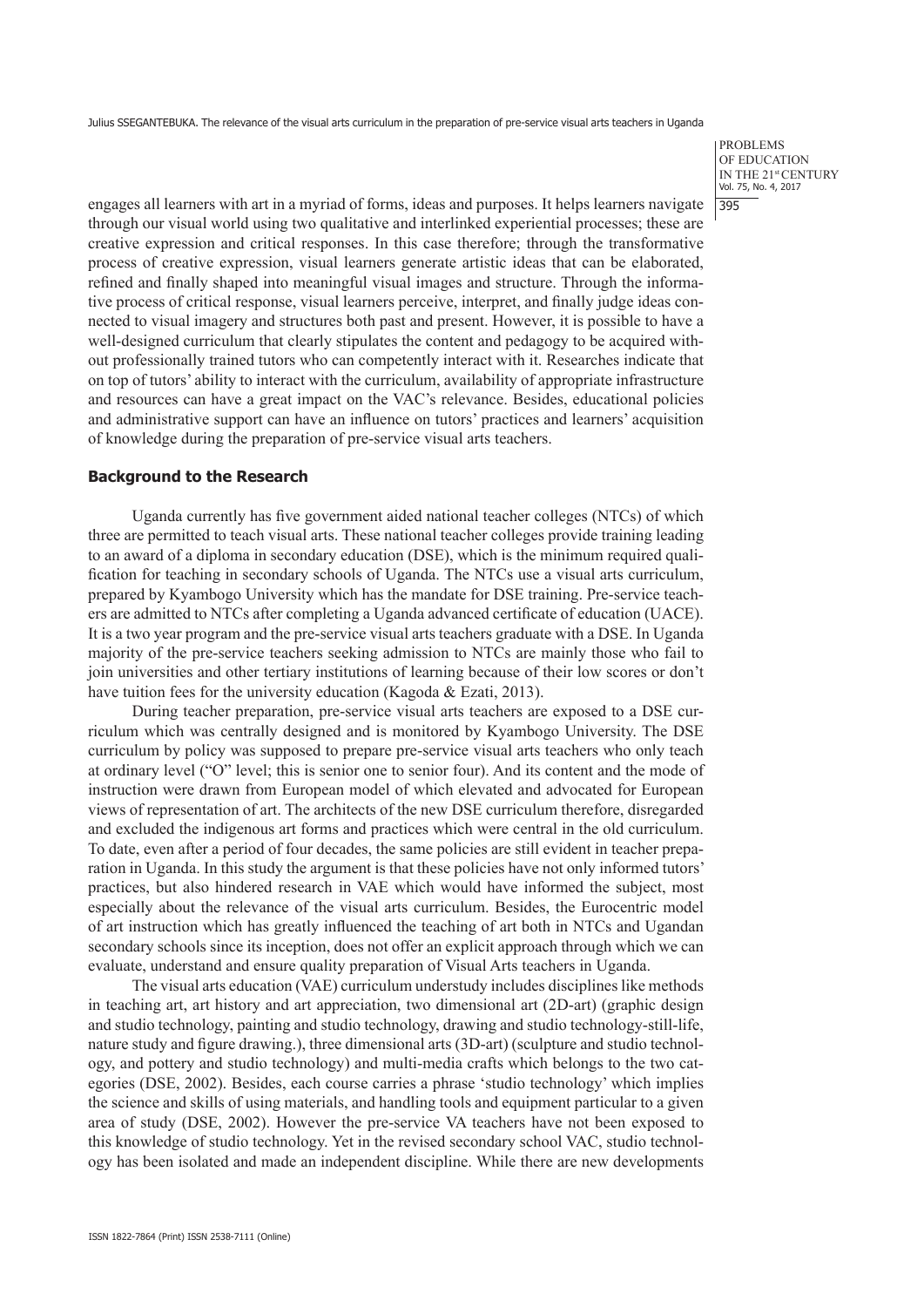PROBLEMS OF EDUCATION IN THE 21st CENTURY Vol. 75, No. 4, 2017 396

in secondary school curriculum that are aimed at making it relevant, the pre-service teacher program has not been revised to incorporate the new developments which would ensure high quality teachers. The current VAC for NTCs outlines a few objectives, but it does not include teaching goals and teaching standards.

The preliminary studies by Ssegantebuka (2014) during the acquaintance visits to the teacher colleges indicated that even though teacher education programs use a similar visual arts curriculum, tutors from different NTCs exposed pre-service visual arts teachers to different content areas in which they are knowledgeable. This was also evident in the graduates of DSE programs from different NTCs who possessed and exhibited varying content and pedagogical skills in art areas from the different schools where they taught (Ssenyondwa, 2012). Breitenstein (2003) observes that if art education pre-service programs vary in content and pedagogical instruction, then graduates from these programs may vary in their knowledge and ability to teach art. It is also observed that some content in the VAC in NTCs does not clearly relate to the content in secondary schools. Visual Arts tutors concentrate more on 2D art and teach comparatively little of the 3D art. Moreover, the field of the 2D art which they teach is not adequately covered. Tutors expose pre-service visual arts teachers to drawing (still-life and nature), multimedia, graphic design, painting and textile decoration, and omit human figure drawing, printmaking, and weaving. The medium of expression in the areas of 2D art that the tutors teach is predominantly pencil, leaving out many important dry and wet media which would equip pre-service visual arts teachers with the knowledge of media. This is likely to deny pre-service visual arts teachers the opportunity to get exposed to appropriate content knowledge, techniques and media. Thus, the products of this kind of teacher preparation are limited in practical and in theoretical knowledge.

In light of the above, the purpose of the research was to examine the relevance of the visual arts curriculum content used in the preparation of pre-service visual arts teachers in NTCs. Of particular concern was the following research question: What is the visual arts curriculum used in the National Teacher Colleges in Uganda?

## **Literature Review**

The inception of formal VAE is associated with Margaret Trowel. She introduced two curriculums: A curriculum for specialized artists namely; painting, drawing, sculpture, pottery, textile design, printmaking and history of art (Sanyal, 2000). The second curriculum was meant for use in training art teachers. The art education program for teachers included; modeling, basket making, design, material and picture-making (Sanyal, 2000). However, the coming of Cecil Todd after the retirement of Margaret Trowell in 1958 changed the direction of art education in Uganda. Cecil Todd was opposed to Margaret Trowell's model of art teaching which mainly focused on fostering African local traditions and instead preferred a European model of instruction, which he believed offered a body of knowledge that was relevant to anyone anywhere in the world seeking art training (Sanyal, 2000). Cecil Todd's European model of instruction elevated and advocated for European views and representation of art, it was based on the element and principles of art which were basically Eurocentric**.** Cecil Todd's European model of instruction was later to inform a Bachelor of Education program with art (B.Ed) which was jointly offered by the faculty of education and the Art School at Makerere University. With the B.Ed program, students were supposed to spend one year at the Art School and the second year at the School of Education before graduating as Art teachers. However, due to staffing problems, inadequate coverage of content and the short period of training, the program could not produce teachers who would be rich in content and pedagogy (Mazinga-Kalyankolo, 1974). Therefore, the architects of the B.Ed program decided to make it a diploma rather than a degree program. Then it was later introduced in NTCs with Institute of Teacher Education Kyambogo (ITEK)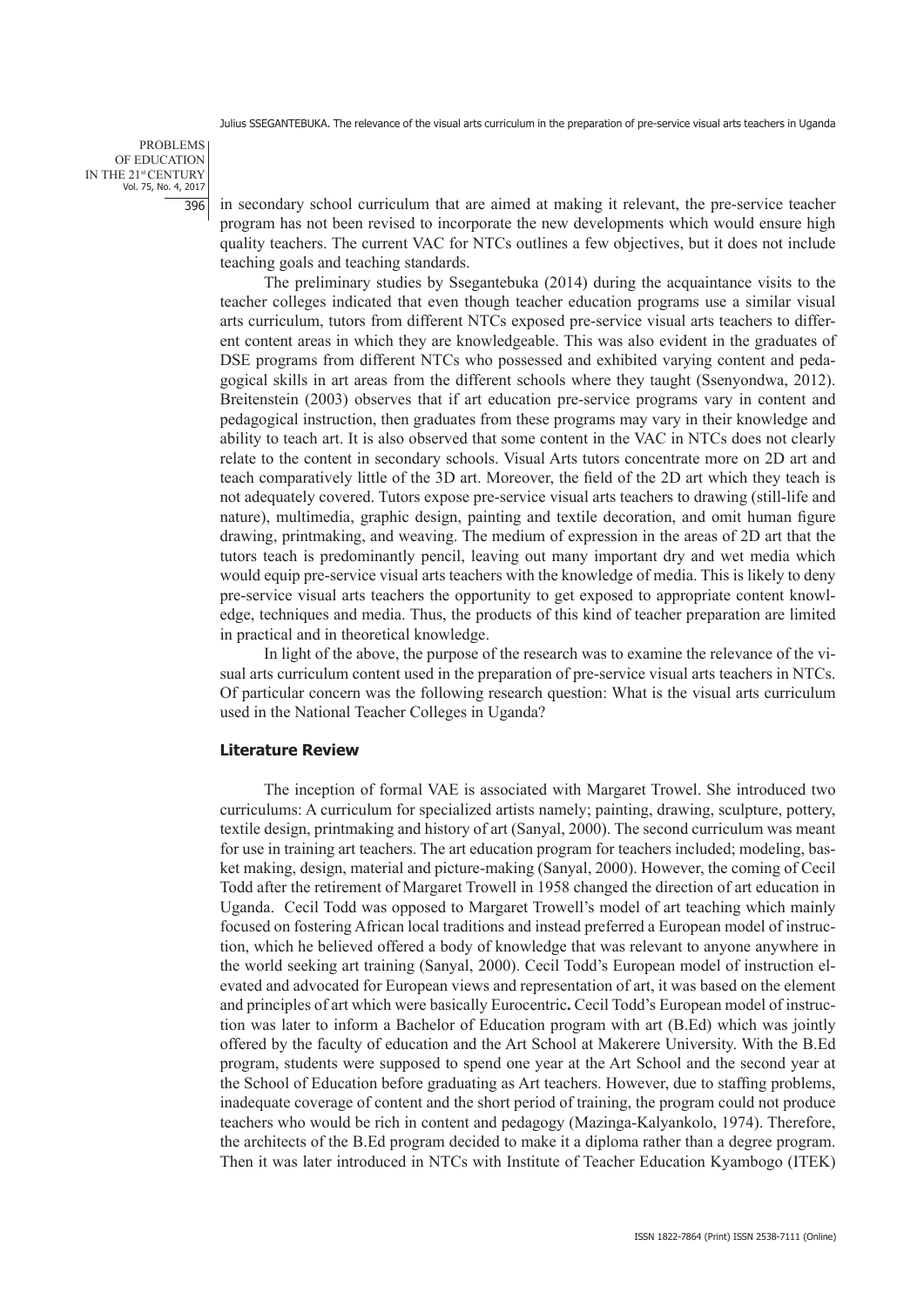PROBLEMS OF EDUCATION IN THE 21st CENTURY Vol. 75, No. 4, 2017 397

(*now Kyambogo University*) monitoring teacher preparation programs. It was then named diploma secondary education (DSE).

Pre-service teacher education programs aim at equipping pre-service visual arts teachers with both theoretical knowledge, and practical knowledge and skills for use in their future roles as professional teachers (Gudula, 2006). Perraton, Creed, & Robinson, (2002), state that the major aim of teacher education is to improve the general educational background of the trainee teachers and increase their knowledge and understanding of the subjects they are to teach. In Uganda, one of the main teacher education objectives is to broaden the student teachers' own academic knowledge and to deepen his/her knowledge of the teaching subjects (Government white paper on education-1992). Specifically, the aims of art education program in NTCs include training art education student teachers in subject matter knowledge (DSE, 2002). However, teacher education programs are putting emphasis on pre-service teachers' classroom practices, with little attention to the understanding the nature and quality of the curricula for teacher preparation. According to Shulman (1987), curricular knowledge is the particular knowledge of the materials and programs that serve as "tools of the trade" for teachers. Hegarty (2000) describes curricular knowledge as formalized programs of study and other published materials. This description of curricular knowledge implies a list of what to be learned and taught and the resources to use. Turner-Bisset (1999) claims that, curricular knowledge goes beyond materials and programs of study available for each subject. She adds by proposing that teachers' should acquire knowledge to be able to evaluate curricular materials critically. Chong and Cheah (2009) state that teachers are expected to have knowledge of curricular materials and resources at the same time use them for different levels and abilities. Chong and Cheah (2009) believe that teachers should also have knowledge of the syllabi; the central topics, development sequences and assessment modes of the disciplines they specialize in to make curriculum and assessment decisions to impact their students' achievements. Turner-Bisset (1999) and Chong and Cheah (2009) description of curricular knowledge focus on the importance of having a well- grounded teacher who can interpret ,adopt, reflect and use curricular materials, assess and critically engage learners in productive learning.

Curriculum knowledge provides the teachers with the resources to teach a particular subject at a given level (Nguyen, 2011). Fradd & Lee (1998) in agreement state that "knowledge of pedagogy includes an understanding of curriculum at specific grade levels and particular subject areas". Curriculum knowledge includes the understanding of practices of particular subject area as stated in the aims, goals, and objectives. The teacher is said to possess this knowledge if he/she demonstrates the ability to align teaching goals, objectives and assessment with the teaching standards. Teachers should also have knowledge of curriculum materials that are responsive to students' interests, community values, and societal needs. However, the current Visual Arts Curriculum (VAC) for NTCs outlines a few objectives, but it does not include teaching goals and teaching standards. Yet sound knowledge of curriculum enables teachers to employ a prescribed curriculum and follow the set assessment procedures (Mergler & Spooner-Lane, 2012; Okanlawon & Akanni, 2009). In Visual Arts (VA), curriculum materials include; arts and crafts textbooks, teacher guides and technology based instructional materials (e.g. computers)… Learning and instructional materials such as poster paint, water color, local colors, dyes, crayons, pastel, brushes, paper, boards, bits and pieces of materials are very useful in art class. Fine art teachers are expected to accustom to using such materials to plan and structure student activities (Okanlawon & Akanni, 2009). It is therefore important to note that having desirable knowledge in curricular material (art media) is critical in implementing the art curriculum in teacher preparation in NTCs in Uganda.

Therefore, tutors' knowledge of the curriculum is synonymous with excellent or relevant visual arts curriculum. Sandell (2012) states that excellent VAE is inclusive of issues of equity, access, and understanding of students, work quality and well planned sequenced instruc-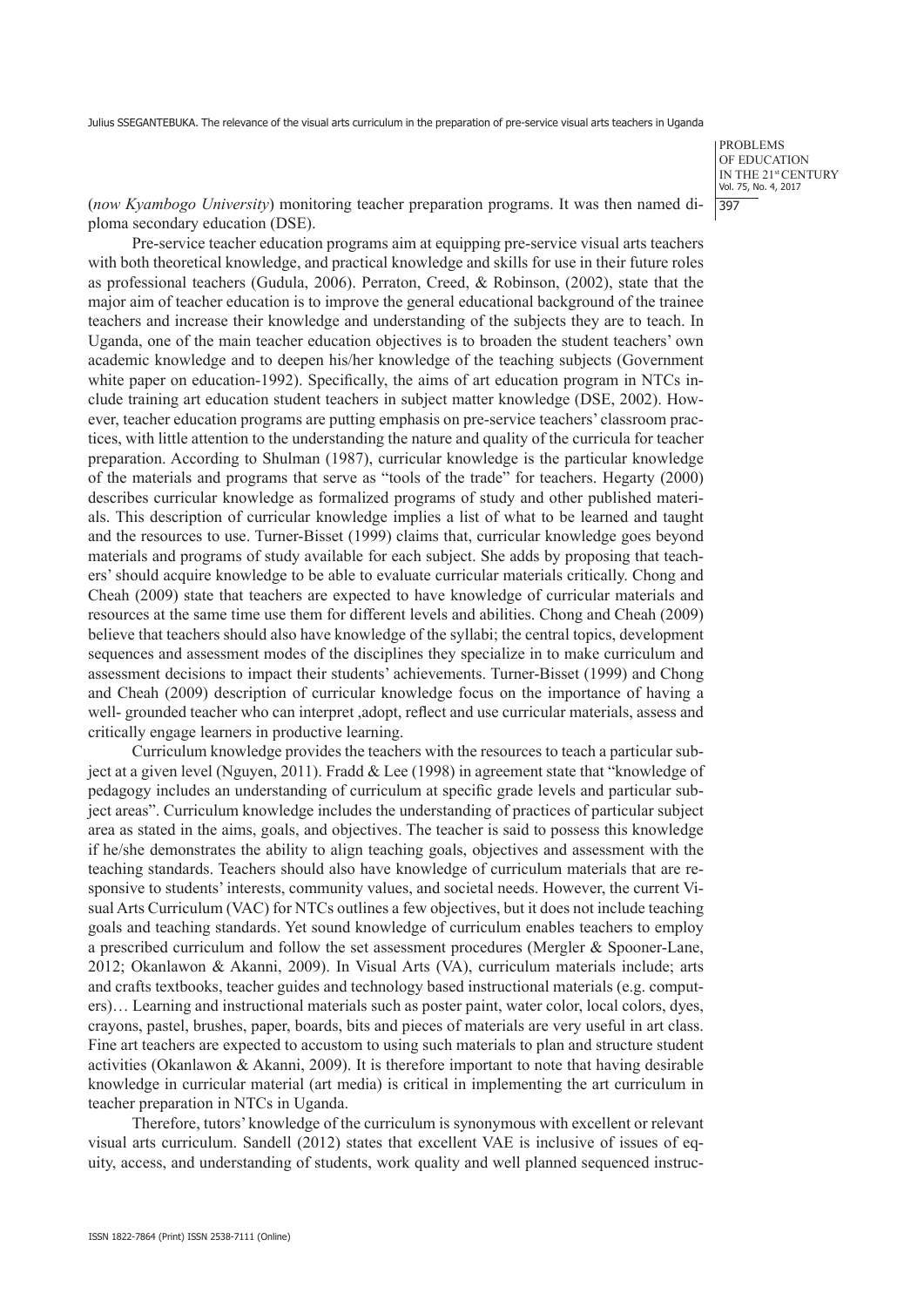PROBLEMS OF EDUCATION IN THE 21st CENTURY Vol. 75, No. 4, 2017 398

tion. Therefore, excellent visual arts teaching considers a number of factors including teaching which focuses on Content and pedagogy; staffing based on recruiting highly qualified art educators; professional development aiming at investigation of effective practice, and examining student work; scheduling supports for quality student learning by providing sufficient time for instruction and creative and reflective think time; enrollment that supports a safe and effective working environment for students and teachers; and environment, supplies and equipment that ensure students' safety and the safety of their artworks (Sandell , 2012). Such a curriculum that embraces factors of excellence in learning of visual arts, can result into questioning own prior knowledge, a process that leads to acquisition of new knowledge and transformation of new understanding or "transforming habits of the mind" (Mezirow, 1991; 2000).

Transformation theory is partly a developmental process, but more as a learning process, which is using a prior interpretation to take on a new or revised interpretation of the meaning of one's experience in order to guide future action (Mezirow, 1996). Boyd (1989) defines transformation as a fundamental change in one's personality involving conjointly the resolution of a dilemma and expansion of consciousness resulting in greater personality integration.

The transformation theory is chosen by the researcher for it does not only explain *what* learners learn but it also describes *how* learners learn (Airasian & Walsh, 1997). The learning theory can also be used to measure tutor/learner levels of interaction for quality learning in a discipline basically referred to as practical and subjective in nature such as Visual Arts. The transformation theory emphasizes teaching using the learner's prior experience and at the same time encouraging learners' social interaction with the humans and environment and critical reflection which are crucial in visual arts learning. According to Mezirow (1991) critical reflection in the social context of learning can operate on three levels. These are content reflection, process reflection and premise reflection. According to Sim, (2001) our continued learning becomes dependent on reflective review of what we have learned (content), how we learned (the process), and whether our presuppositions (assumptions) are supported (our original premises). This process of reflecting on the learning process is typical of a relevant curriculum that is potentially equips learners with the desired knowledge and skills. The transformation theory can lead to "carefully planned, structured, directed activities, lead students to discover concepts and develop skills...that "abstract concepts become meaningful, transferable and retained because they are attached to performance of an activity" (Cooperstein & Kocevar-Weidinger, 2004).

## **Methodology of Research**

## *General Background*

The research was basically qualitative in nature. The qualitative approach was chosen because the study sought visual arts tutors and pre-service visual arts teachers' perceptions, feelings, attitudes and their personal interpretation of the relevance of VAC. A descriptive and evaluative case study was adopted as an appropriate research design for it provided the design through which the relevance of the VAC in visual arts pedagogy was examined.

## *Sample Selection*

The research was carried out in three NTCs purposively selected from three regions in Uganda namely; Eastern, Central and South western Uganda. The participants were six tutors who were purposively selected and ninety randomly sampled pre-service visual arts teachers.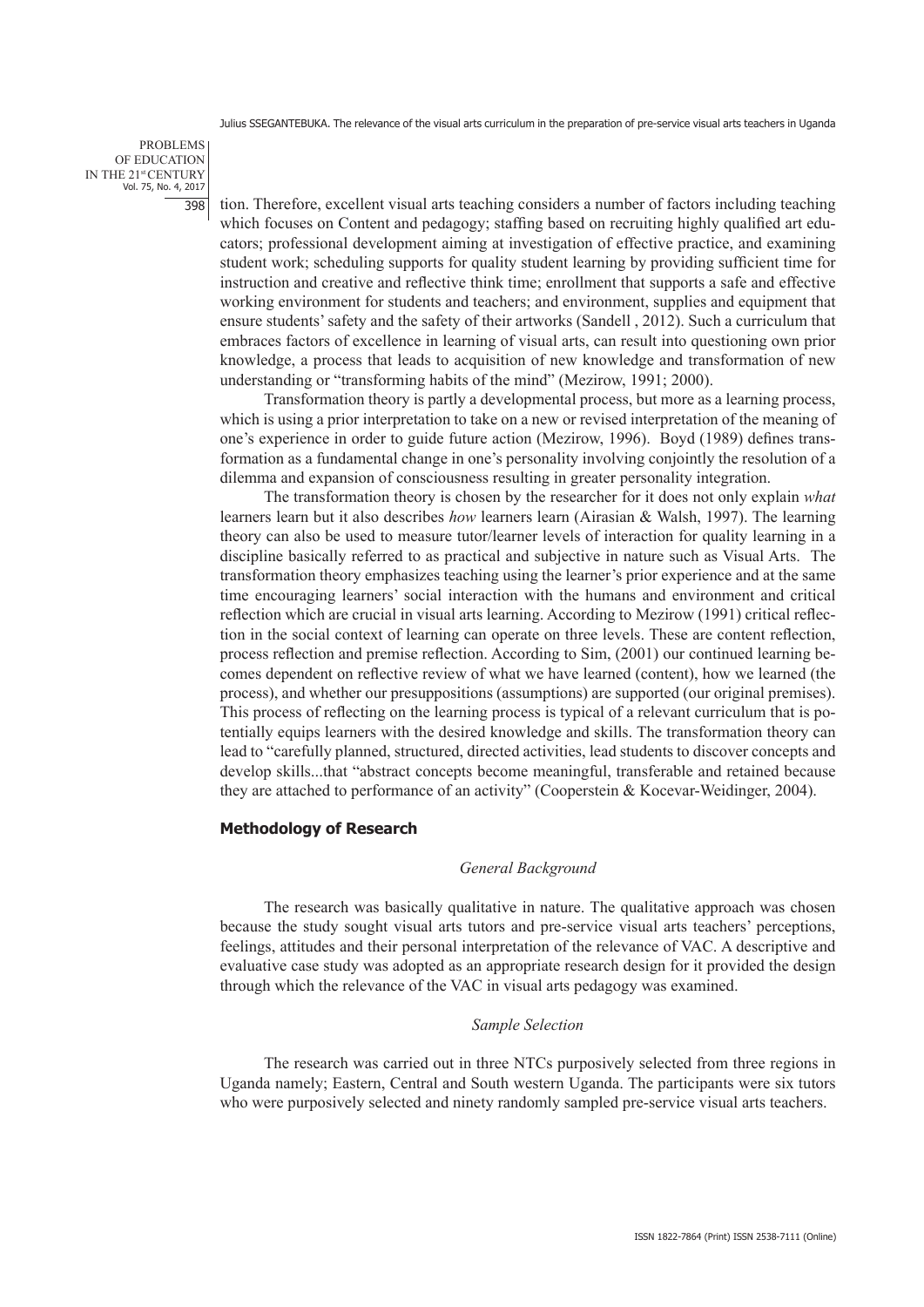PROBLEMS OF EDUCATION IN THE 21st CENTURY Vol. 75, No. 4, 2017 399

## *Instrument and Procedures*

Data were collected using interviews, focus group discussion, observations and document analysis. Interviews were the main instruments used with tutors in selected NTCs to solicit their perspectives about the nature of visual arts curriculum, which influences their teaching and pre-service visual arts teachers' learning. During the focus group interviews, the researcher focused mainly on soliciting pre-service visual arts teachers' own perspectives about art content knowledge, art experiences and their perception of the teaching of visual arts in NTCs. Data collected using tutors' interviews were complemented with data from lecture observation, the analysis of curriculum, and tutors' preparation notes.

## *Data Analysis*

Analysis of data started during the process of data collection and it was done iteratively. Interview recordings were transcribed during fieldwork to allow the researcher to revisit participants for further information and clarity. Data was generally organized in categories to reflect the research objective. Themes were developed by identifying ideas that continuously transpired across the data (Miles & Huberman, 1994).The themes were carefully examined to get the fine distinctions that explained the relevance of the visual arts curriculum and the teaching of visual arts in NTCs in Uganda in relation to the selected settings. The researcher would frequently re-examine and compare the notes from documents, interview transcripts, and observations to ascertain consistency in the data and to get acquainted with the emerging issues (Gray, 2009). To ensure reliability, the researcher shared the individual coding schemes with two different experts in the arts field with an intention of discovering a high similarity of coding schemes.

# **Results of Research**

The research focused on the visual arts education curriculum, tutors use in the preparation of pre-service visual arts teachers in NTCs. The main findings of the study in this section, are presented, analyzed and interpreted according to the sub-headings derived from the research question.

As earlier mentioned, a relevant VAC is the one that explicitly outlines the content knowledge and skills that pre-service visual arts teachers are expected to acquire during their teacher preparation. It is also important for a relevant VAC to consider the integration of content and pedagogy as important knowledge for an expert teacher and also to include knowledge that is responsive to societal needs. Therefore, in order to establish the relevancy of the VAC currently in use in NTCs in Uganda, the researcher focused on the VAC structure, coherency, arts-based research, tutors VAC evaluations, VAC implementation and assessment in VAC.

## *a) The visual arts curriculum structure in NTCs*

The structure of VAC for the preparation of pre-service visual arts teachers is presented in Table 1.1 below, showing the different course names and summarized content.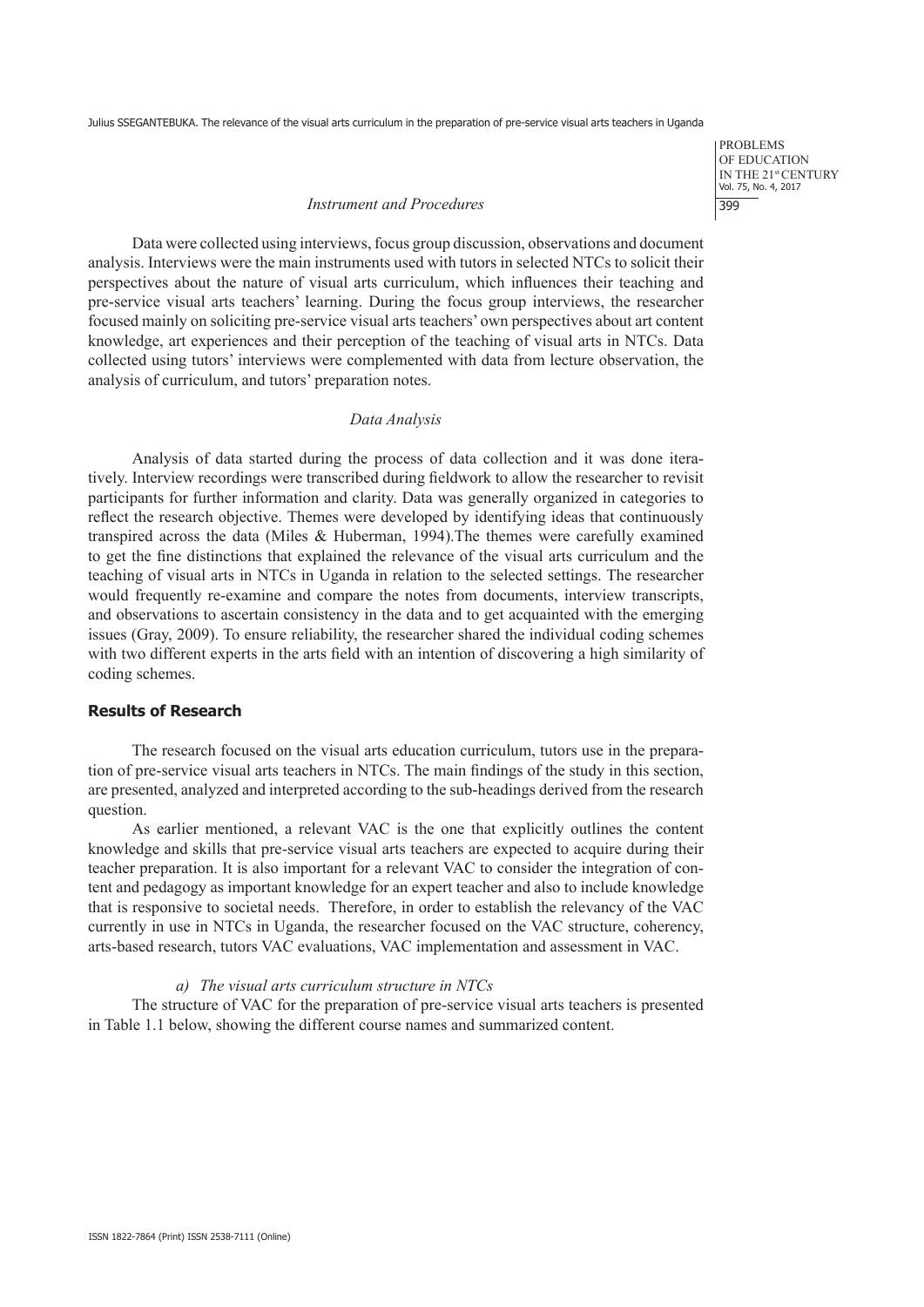PROBLEMS OF EDUCATION IN THE 21<sup>st</sup> CENTURY<br>Vol. 75, No. 4, 2017

# 400 **Table 1. Course names and summarized content which is used for two years of pre-service teacher preparation**.

| <b>Course name</b>                             | Summarized content description                                                                                                                                                                                                                                                                                                                                                                                                                                                                                                                                                                                                                                                                                                                                                                    |  |  |  |
|------------------------------------------------|---------------------------------------------------------------------------------------------------------------------------------------------------------------------------------------------------------------------------------------------------------------------------------------------------------------------------------------------------------------------------------------------------------------------------------------------------------------------------------------------------------------------------------------------------------------------------------------------------------------------------------------------------------------------------------------------------------------------------------------------------------------------------------------------------|--|--|--|
| TWO DIMENSIONAL ARTS (2D)                      |                                                                                                                                                                                                                                                                                                                                                                                                                                                                                                                                                                                                                                                                                                                                                                                                   |  |  |  |
| Drawing and studio technol-<br>ogy             | Drawing and studio technology deals with art materials, tools and surfaces, still-life,<br>nature study and landscape. In drawing students are introduced to Human figure<br>and are expected to deal with form and drapery. In semester one year two students<br>continue with still-life and nature study.                                                                                                                                                                                                                                                                                                                                                                                                                                                                                      |  |  |  |
| Painting and studio technol-<br>ogy            | The discipline of painting and studio technology requires that learners deal with<br>colored materials mainly inks, powder color, color theory, oils paint and also carry out<br>research in locally available resources to make paints. Student teachers have to learn<br>color theory and also cover "isms".                                                                                                                                                                                                                                                                                                                                                                                                                                                                                    |  |  |  |
| <b>Graphic design and studio</b><br>technology | The discipline of graphic design and studio technology requires learners to deal with<br>tools, materials and techniques, typefaces, bookmaking and album, illustration, book<br>cover and labels. Graphic design includes printmaking. It covers block, lithography,<br>intaglio, mono print, serigraphy and making of multiple pages.                                                                                                                                                                                                                                                                                                                                                                                                                                                           |  |  |  |
| Textile and studio technology                  | Textile and studio technology covers surface decoration and textile construction. Un-<br>der surface decoration, tutors are supposed to deal with printing, dyeing, painting,<br>motif development and, batik. It also looks at surface on surface techniques; for ex-<br>ample, patch work and appliqué. For textile construction or weaving deals with loom<br>construction, warp, weft and spinning. Students learn tapestry making, macramé and<br>pile weaving. They are also required to carry out research into local dyeing materials.                                                                                                                                                                                                                                                    |  |  |  |
|                                                | THREE DIMENSIONAL ARTS (3D)                                                                                                                                                                                                                                                                                                                                                                                                                                                                                                                                                                                                                                                                                                                                                                       |  |  |  |
| Sculpture and studio technol-<br>ogy           | Sculpture and studio technology learners are introduced to materials, tools and tech-<br>niques specific to sculpture making. Assign practical works in making masks, relief<br>and round sculptures, and research into locally available materials. They are also<br>have to venture into other materials that are not clay such as wood and stone carving,<br>scrap metal, peppier maché, using wires and making monumental sculptures. And<br>carry out research in kiln construction.                                                                                                                                                                                                                                                                                                         |  |  |  |
| Pottery and studio technol-<br>ogy             | Pottery and studio technology covers clay preparation, formulation, hand forming<br>methods of slab, coil and pinch, methods of clay preparation and storage. It makes<br>use of other clay materials like feldspar, kaolin, sand and muscovite. It deals with<br>decorative methods like graffito, slip trailing and glazing. Students are also introduced<br>to potters' wheel, oxides, stains, and electric kiln.                                                                                                                                                                                                                                                                                                                                                                              |  |  |  |
|                                                | BELONG TO THE TWO GROUPS (2D AND 3D)                                                                                                                                                                                                                                                                                                                                                                                                                                                                                                                                                                                                                                                                                                                                                              |  |  |  |
| Multimedia crafts and studio<br>technology     | Projects that are done in multimedia crafts and studio technology include; macramé,<br>jewelry, woodwork, leather work, mosaic, stained glass, research into Uganda's crafts<br>and field visits to prominent craftsmen.                                                                                                                                                                                                                                                                                                                                                                                                                                                                                                                                                                          |  |  |  |
| Interior design and studio<br>technology       | Students are introduced to different disciplines combining the aspect of interior design<br>and studio technology using mixed media in drawing. They use color theory to assess<br>how color works in relation to design. They are supposed to plan and draw rooms<br>on scale. They are expected to create professional paint effects and give them an<br>elementary understanding of interior design. In year two semester one students pro-<br>duce repeat pattern in fabric and wall paper using history of art and design for various<br>purposes as research to combine both practical and theory. They paint effects such<br>as fresco and decoupage techniques, participate in furniture renovation, cleaning,<br>restoration and decoration as well as adding furniture to the interior. |  |  |  |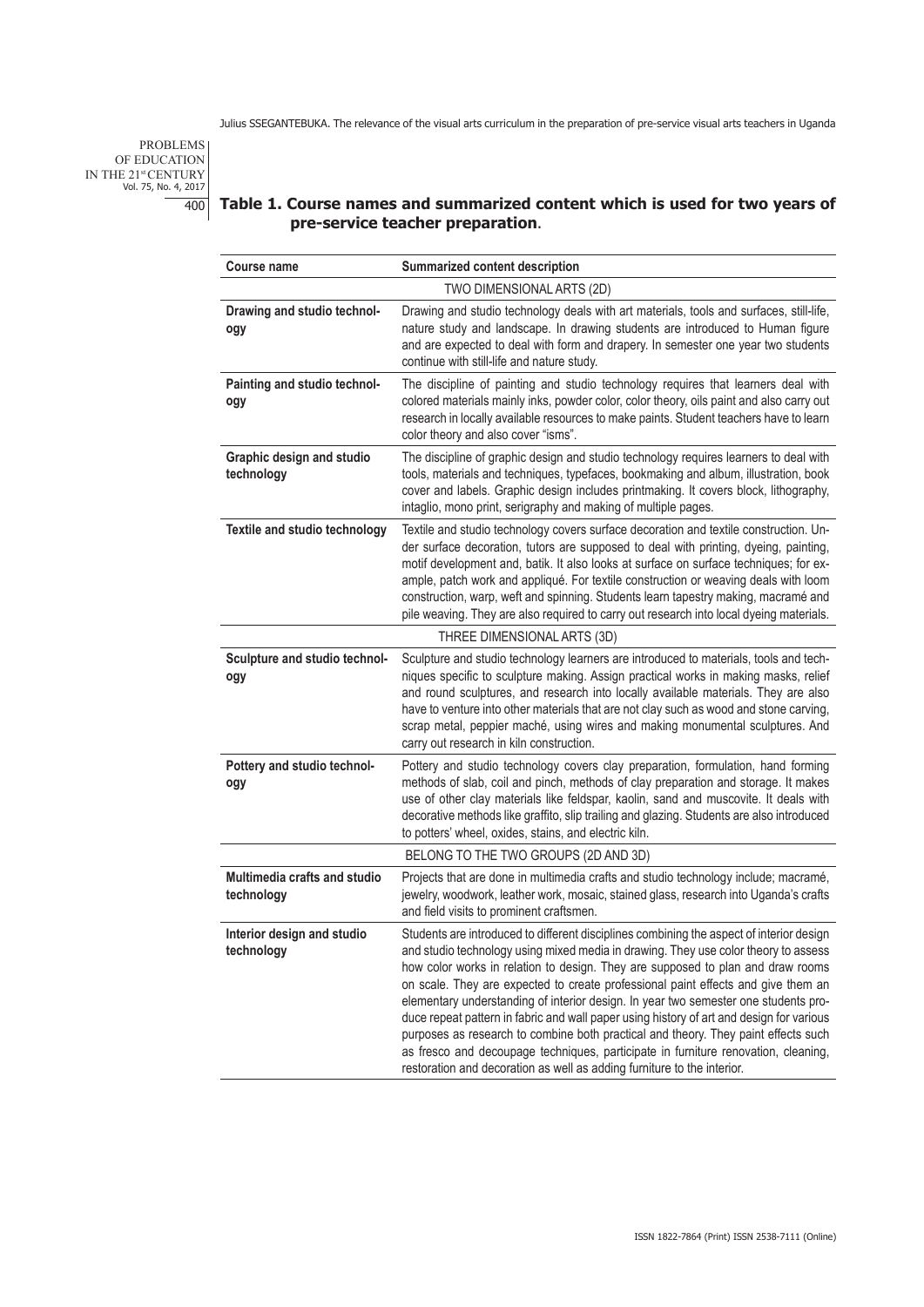PROBLEMS OF EDUCATION IN THE 21st CENTURY Vol. 75, No. 4, 2017 401

| REFERRED TO AS PURE THEORY                 |                                                                                                                                                                                                                                                                                                                                                                                                                                                                                              |  |  |  |
|--------------------------------------------|----------------------------------------------------------------------------------------------------------------------------------------------------------------------------------------------------------------------------------------------------------------------------------------------------------------------------------------------------------------------------------------------------------------------------------------------------------------------------------------------|--|--|--|
| History of Art and Art ap-<br>preciation   | History of art and art appreciation covers all the European history of art, Africa and<br>East Africa. It starts with pre-historic art of Europe and east Africa. The ancient world<br>covers from Stone Age through middle ages to gothic art. It continues from renais-<br>sance art through modern art of "isms" to contemporary art of Africa and East Africa<br>in particular. Students are required to do research in art, design, and craft in relation<br>to music, dance and drama. |  |  |  |
| Art education [principles of<br>education] | Art education covers the meaning of art, child art and developmental stages in art.<br>It introduces learners to secondary school syllabus and teacher resources; such as<br>scheme of work, lesson plan. Students are expected to deal with evaluation and as-<br>sessment and methods of teaching.                                                                                                                                                                                         |  |  |  |
| <b>Market management</b>                   | Market management deals with market and selling, market concepts and environ-<br>ment, market research, economies of marketing, market strategies, budgeting, profit<br>and nonprofit marketing.                                                                                                                                                                                                                                                                                             |  |  |  |

*Source:* Visual arts curriculum for national teacher college (2002)

The findings from the VAC showed that the disciplines pre-service visual arts teachers cover during the two years of preparation are grouped as follows; 2D arts, 3D arts and the theory group. However, multimedia crafts and interior design belong to the first two groupings. The general thinking is that history of art and art appreciation, art education-art methods, marketing management are disciplines referred to as theory. Yet 2D arts, 3D arts are referred to as pure practical disciplines. This has had a great influence on the teaching and learning of VAC. For instance, tutors observed that the art disciplines they categorize as practical, they do not teach the theory part of it, and the ones which they group as theory remain theoretical without their practical element. Such practices imply tutors' ambiguity that they have as far as the VAC is concerned. In this case, tutors' failure to teach theory for practical disciplines has denied preservice visual arts teacher the opportunity to acquire the correct terminologies required of them in writing the examinations.

# *b) The structure and coherency of the visual arts content*

Some of the visual arts content that is not related to the content in secondary schools, include; interior design, multimedia and market management. Secondly, there are some design issues related to how much content to learn, the content structure and content coherency. There is too much content which cannot be covered within the two years of study (refer to table 1)**.** Disciplines with too much content; included; history of art and art appreciation, market management, pottery making, multimedia crafts and art education-principles and methods of teaching art. For example, the history of art and art appreciation content taught (see table 1) in year one, starts from pre-historic art; traditional art, design and craft; ancient world through middle ages to rococo and modern art of "isms". In this respect, tutors confessed; "There is a lot of content in history of art which we have to cover within a term, this is term one year one only… this is impossible. Note also a lot of history of art content we are supposed to cover, we did not ourselves cover it we do not know it, we do not have notes for it and there are no textbooks we would read from to the learners…"

Still the content of VA requires pre-service visual arts teachers to do research in art, design, and craft in relation to music, dance and drama. However, none of the tutors interviewed had sufficient knowledge of research in art, design and craft, as well as knowledge in music, dance and drama. In this regard, tutors reported that, "We have no lessons that take our art students to the department of music, dance and drama, neither do we have the background in music, dance and drama, it is funny what do they expect us to teach... during my training as a teacher I had no training in research, I remember writing a simple report on one of the works I produced.. Is that the research I need to teach…?" It is clear from the above quotes that due to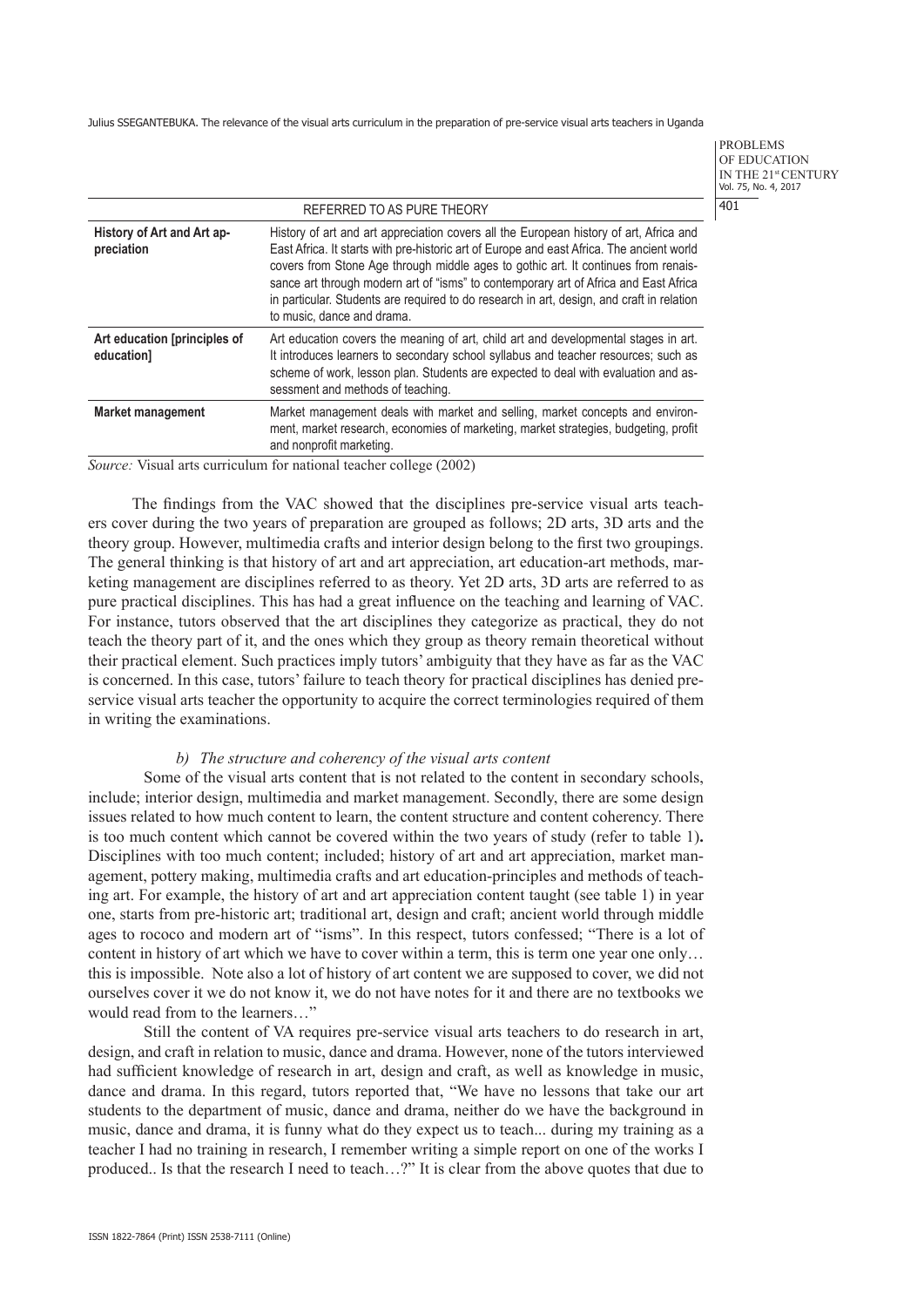PROBLEMS OF EDUCATION IN THE 21st CENTURY Vol. 75, No. 4, 2017 402

limited knowledge in research, tutors were not teaching these units to the pre-service visual arts teachers.

Art education or principles and methods of teaching art, is another broad area of study that covers the meaning of art, child growth and developmental stages in art. It introduces learners to secondary school syllabus and teacher resources; such as schemes of work, and lesson plans. Pre-service visual arts teachers are expected to deal with visual arts assessment and methods of teaching specific to the subject. However, due to limited time and the structure of the curriculum that makes principles and methods of teaching art appear once every academic year, tutors do not cover the content in-depth. This implies that tutors will not be able to model for their pre-service visual arts teachers the methods of teaching as well as assessment which are specific to art education.

The data from the review of VAC revealed that content structure is another area of concern. Some of the disciplines are combined with others. The disciplines under discussion include: textile decoration, graphic design and drawing (see table 1). Textile decoration is combined with weaving, graphic design is combined with printmaking and drawing is composed of still-life, nature and figure drawing. Where disciplines are combined, tutors tend to concentrate on one where they feel comfortable or have knowledge of. This is supported by tutors' comments, they explained; "In such circumstances there is a tendency of concentrating on the content of the mentioned discipline, in this case textile decoration and we teach little of the hidden discipline which is weaving. This is also true in the examinations; - the hidden disciplines are rarely examined that is why we teach little of the hidden discipline or omit them completely…"

The six tutors interviewed confirmed that they have limited knowledge of at least one of the two grouped disciplines. This is one of the reasons as to why tutors omit teaching some learning areas due to lack of confidence in handling those disciplines. Given such conditions pre-service visual arts teachers are denied the opportunity to acquire the required knowledge in the omitted disciplines which they are preparing to teach after graduation. Consequently preservice visual arts teachers acquire little content than they are expected to know. This level of content knowledge does not appear to be adequate to enhance the pre-service visual arts teachers' engagement in quality learning.

#### *c) Visual arts –based research in Art materials, tools and equipment*

Tutors observed that the art materials, tools and equipment range from locally found/ made to advanced or refined ones. Most of the art materials, tools and equipment cut across the art disciplines, but there are those that are specific to a particular discipline. For example, welding materials and tools are commonly known for sculpture making especially wire or metallic sculpture. Crucibles and foundry are used in casting metal sculptures. However, the VAC is silent about mentioning these pertinent materials. The VAC simply indicates that learners are expected to deal with art materials, tools and equipment. Thus, giving room for choosing those art materials that are easily available and where the tutor has confidence in using them. Some tutors mentioned that the art materials, tools and equipment used in NTCs depend firstly on the tutors' preference and secondly on availability. The tutors made the following remarks; - "For me I am after seeing a student teacher having something to use for self-expression. Another issue is that I myself I do not want to mention art materials and tools me myself I cannot use…..therefore, I will encourage my students to buy materials and tools which I can confidently use…." Given such circumstances pre-service visual arts teachers are denied the chance to experience a number of art materials, tools and equipment that would equip them with the required skills in VA. They will instead teach areas where they have had enough experience.

Further findings showed that each and every discipline includes research in art materials specific to that very discipline. It is this very research that is supposed to generate alternative art materials commonly referred to as improvised art materials, as well as reducing scarcity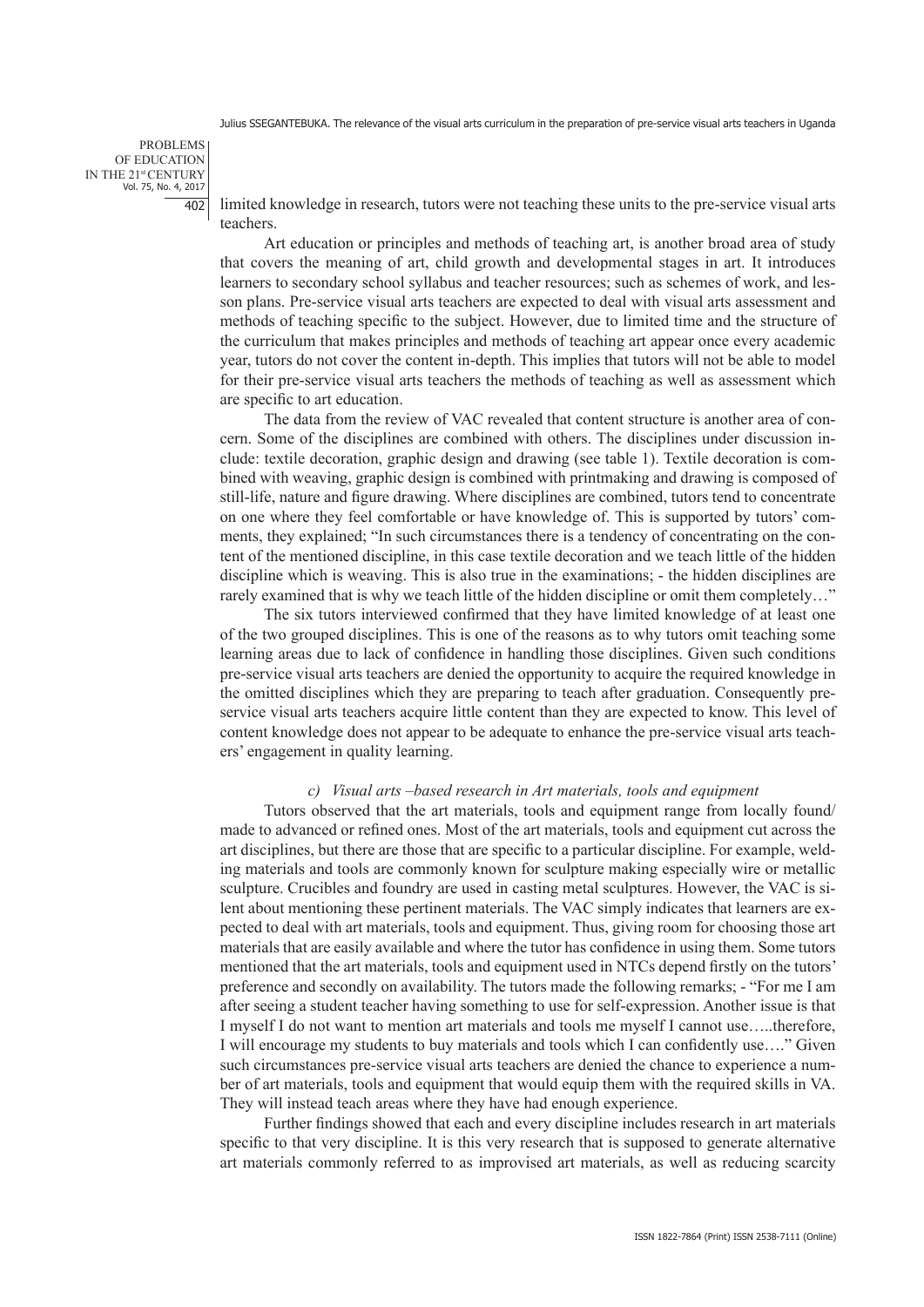PROBLEMS OF EDUCATION IN THE 21st CENTURY Vol. 75, No. 4, 2017  $\overline{403}$ 

and cost of the imported art materials, tools and equipment. According to tutors, this is one of the mostly neglected areas of study in VA during teacher preparation, despite its importance. Moreover, tutors indicated that the understanding of research in VA is limited to art materials -aiming at coming up with alternative art materials only. Thus, neglecting the opportunity of making own improvised tools and equipment also meant to be used as alternative. Tutors revealed that this is an area of study that is completely left out due to the lack of technical knowledge of carrying out this research in materials, tools and equipment. In this regard, one tutor made the following comments; "As tutors we know the importance of research in any VAC, but research should have guidelines. They guide me on how to teach research to my students. The fact is that I also did not go through research training during my teacher preparation…There are also no space and time to carry out this research". This is why tutors with limited knowledge of discipline-based research techniques cannot help learners to acquire specific techniques of conducting research in improvised art material, tools and equipment and also and look for information in the very discipline of VA.

# *d) Tutors' evaluation of the visual arts curriculum*

Tutors' evaluation of the VAC showed that it is not a popular document. For instance, tutors own copies of the VAC but they rarely consult them. One tutor explained that the curriculum is not descriptive enough to guide him on how to teach his pre-service visual arts teachers, a phenomena he envisions as affecting his competence in teaching and pre-service visual arts teachers' learning. Another tutor reported that he rarely consults the VAC, instead he refers much more on his own *yellow* notes he got during teacher training. Moreover*,* the VAC is congested with content to be covered within a short period of time, and content that is no longer responsive to societal needs. Besides, tutors' lack knowledge in some content. The VAC is inclusive of the content that is only taught once in two years. One of the tutors reported that the VAC does not include the computer studies knowledge. The VAC is silent about instructional materials and it lacks emphasis on interdisciplinarity. The VAC introduces students to all disciplines in year one and most of the theory is expected to have been written in this year regardless of the little time that there is. Instead of interacting with the VAC, tutors find it effortless to use their notes they acquired twenty to thirty years ago when they were still teacher trainees.

# *e) Implementation of the Visual arts Curriculum in NTC(s)*

Analysis showed that visual arts education program is a two year program. It is designed by Kyambogo University based on a semester system but implemented in NTCs following the term system (see table 2). The researcher inserted a column showing how the term system is followed in the NTCs.

| <b>SEMESTER ONE</b> | <b>SEMESTER TWO</b> |                                                    | <b>SEMESTER THREE</b> | <b>SEMESTER FOUR</b> |                                         |
|---------------------|---------------------|----------------------------------------------------|-----------------------|----------------------|-----------------------------------------|
| Term one            | Term two            | Term three                                         | Term one              | Term two             | <b>Term three</b>                       |
| History of art      | Art education       | For school<br>practice<br>and end of<br>year exams | History of art        | Art education        | For school                              |
| Drawing             | Drawing             |                                                    | Drawing               | Drawing              | practice<br>and end<br>of year<br>exams |
| Painting            | Sculpture           |                                                    | Sculpture             | Painting             |                                         |
| Graphic design      | Pottery             |                                                    | Pottery               | Graphic design       |                                         |
| Textile decoration  | Multimedia crafts   |                                                    | Multimedia crafts     | Textile decoration   |                                         |
|                     | Interior design     |                                                    |                       | Marketing            |                                         |

# **Table 2. Visual arts disciplines arranged in semester system, but implemented on a term system in national teacher college(s).**

*Source:* Visual arts curriculum in national teacher colleges (2002)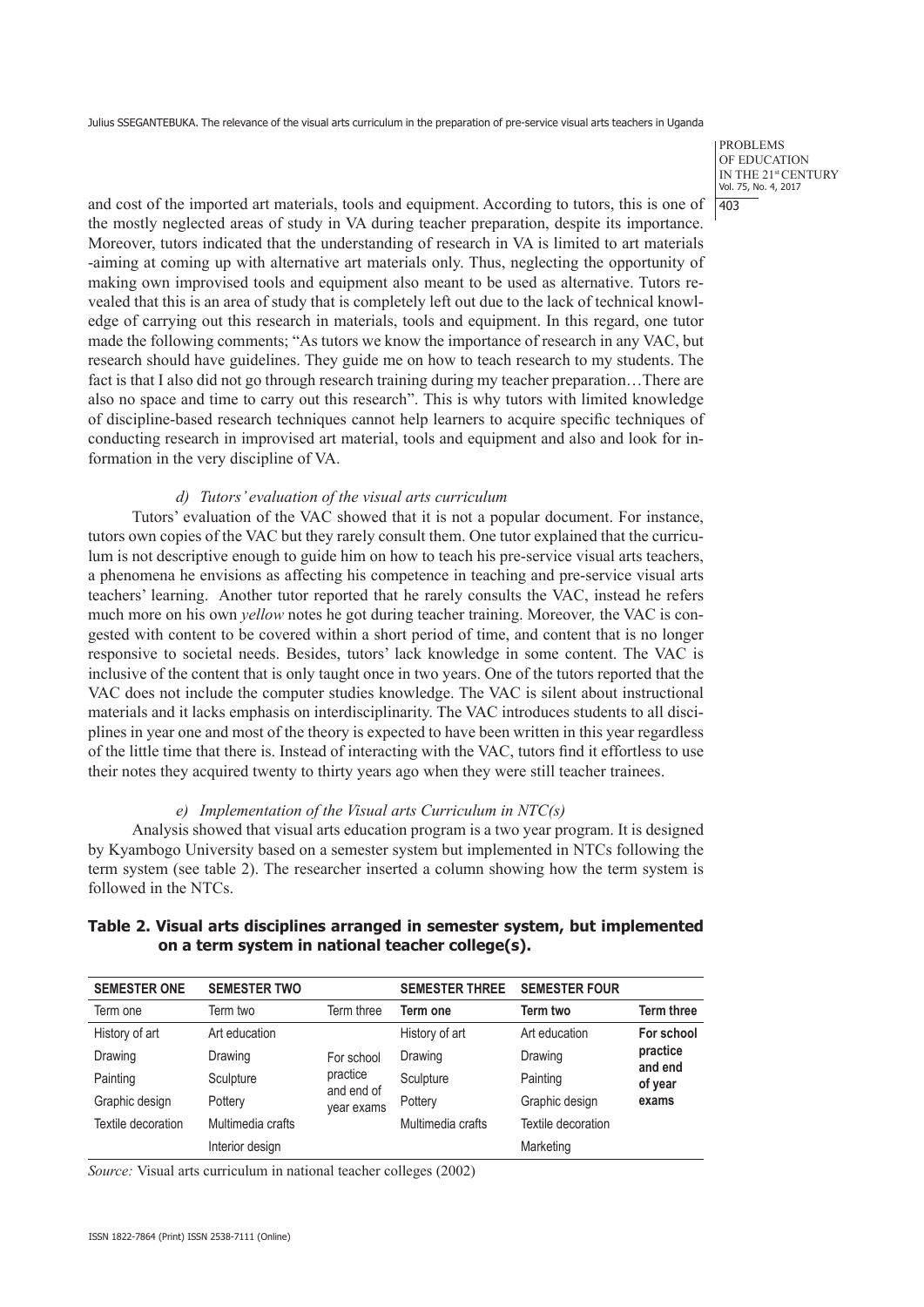PROBLEMS OF EDUCATION IN THE 21st CENTURY Vol. 75, No. 4, 2017 404

An academic year in NTCs is divided into three terms. The first term begins in September and ends in December. The second term begins in February and ends in April. The third term, pre-service visual arts teachers spend it in schools having their school practice. Thus instead of the three terms of teaching and learning pre-service visual arts teachers are exposed to only two terms. Such teaching does not only affect pre-service visual arts teachers' understanding of the subject content knowledge and subject pedagogical knowledge but also their abilities to cover the required content knowledge supposed to be for three terms. Pre-service visual arts teachers reported having little time for revising in preparation for the end of year examinations (*July-August*) since they spend their third term on school practice where many of them are assigned other responsibilities on top of teaching. It was also noted that between end of school practice and beginning of end of year examinations there is a space of only two weeks which learners claim that it is not enough time to revise as well as preparing for end of year exhibition examinations. This means learners are inadequately prepared since they do not cover the required content due to little time allocated for the content. In this case, the system continuously graduates incompetent teachers, who lack knowledge and skills to enable them advance in the field of VA. This implies that there is a need to restructure the VAC to design a system that would be beneficial to pre-service visual arts teachers by allowing more time to cover considerable content during teacher preparation in NTCs.

The VAC in table 2 displays an incoherent content structure that seems to affect preservice visual arts teachers' ability to grasp the required content in VAE. Disciplines like painting and studio technology, graphic design and studio technology, and textile decoration and studio technology, are structured in such a way that they are introduced in year one, semester one. After the end of year one semester one, it takes an entire year before they are timetabled again in semester four year two. These disciplines are re-introduced on the timetable towards the end of the second year of teacher preparation program.Tutors responded to this practice by stating that it has its own challenges on their side as Well pre-service visual arts teachers. This situation time and again strains the pre-service visual arts teachers' efforts to link the knowledge acquired in semester one, year one with the knowledge in semester four, year two when the discipline is re-introduced. These points to the need to restructure the VAC and create coherency and connectedness in the disciplines flow, as well as emphasizing in-depth learning, while preparing pre-service visual arts teachers.

#### *f) Assessment in visual arts curriculum*

The examinations administered are in two main categories: the theory and practical examinations (table 3). The theory examination consists of art education, history of art and art appreciation, market management and studio technology. There are two theory examination papers code named Papers I and III. Paper I is History of art and art appreciation and market management. This examination paper has two sections namely; section "A" history of art and art appreciation and Section "B" is market management. Paper III which is art education and studio technology has four sections. The sections are as follows; section "A" is Principles of Art Education, section "B" is methods of teaching art, section "C" this is studio technology 2D and section "D" studio technology 3D. The practical examinations include: Paper II which is 2D art-exhibition/Display (*practical*). Pre-service visual art teachers exhibit practical artworks which include; graphic design, textile, printmaking, painting and drawing. Paper IV is 3D art-exhibition/Displays (*practical*). Pre-service visual arts teachers exhibit practical artworks which include; Pottery and sculpture and some of the artworks done under multimedia crafts. Although the exhibition of practical artworks of 2D and 3D referred to as examinations, it is composed of artworks done throughout the academic year some of which were once presented and marked as course work. In light of the above, the findings showed that the VAC focuses on summative assessment using only final examinations set by Kyambogo University. This again contradicts the practice in secondary schools where formative assessment is emphasized.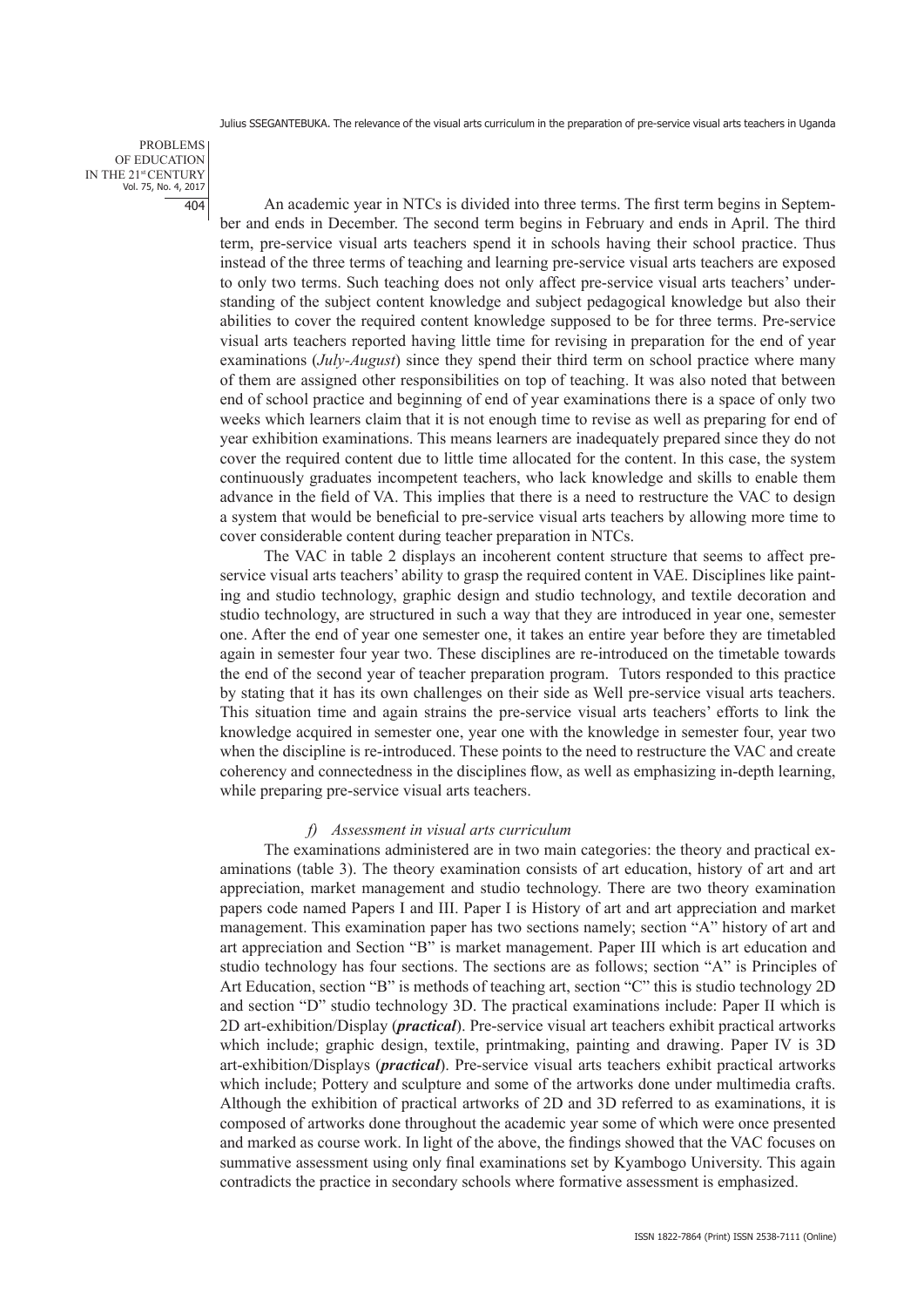PROBLEMS OF EDUCATION IN THE 21st CENTURY Vol. 75, No. 4, 2017 405

# **Table 3. Practical and theory examination papers done in national teachers colleges.**

| Paper I   | History of art and art appreciation and Market management | Theory     |
|-----------|-----------------------------------------------------------|------------|
| Paper II  | Two-dimensional art works (practical)                     | Exhibition |
| Paper III | Art education and studio technology                       | Theory     |
| Paper IV  | Three-dimensional art works (practical)                   | Exhibition |

*Source:* National teacher college visual arts curriculum (2002)

### **Discussion**

It is clear that the relevance of the VAC in the preparation of the visual arts teachers in NTCs is greatly affected by a number of issues such as congested curriculum, combined/ grouped disciplines, lack of coherency in the distribution of disciplines and limited time for training among others. All these affect the relevance of the VAC used in the preparation of the pre-service visual arts teachers. Tutors and pre-service visual arts teachers who participated in this study agreed that there is need to increase the training duration from two years to three years for adequate pre-service visual arts teachers' preparation. Once the training period is not extended, it will continuously perpetuate inadequately prepared pre-service teachers. Since too much content in a short period of time, does not offer pre-service visual arts teachers the opportunity to engage with new knowledge more profoundly (Meleisea, 2005).

Besides, the findings from VAC review showed that interior design and studio technology and market management are disciplines taught to pre-service visual arts teachers in NTCs but do not relate to the content in secondary schools where these teachers will be employed to teach. The content lacks cross-disciplinary approach that would enable pre-service visual arts teachers to make connections and see the relationships between subject areas, which would lead to creative insights and original ideas (Meleisea, 2005). Further findings revealed that the content does not include computer studies that would introduce pre-service visual arts teachers to the use of technology, which would equip learners with knowledge of technology (Mishra & Koehler, 2006) for effective teaching and learning of visual arts.

The research revealed that the combined or grouped disciplines are inadequately handled. The combined or grouped disciplines include; textile decoration which is combined with weaving, graphic design is combined with printmaking and drawing is made of still-life, nature and human figure. The combined disciplines are equally wide areas that can result into marginalization of some content of one of the two combined disciplines. For instance, tutors concentrate on teaching surface decoration in textiles and very little of weaving. For graphic design tutors ignore printmaking. Tutors and pre-service visual arts teachers give priority to still-life and nature study at the expense of figure drawing as observed by Ssegantebuka, (2016). Of the six tutors interviewed none of them had sufficient knowledge of the grouped disciplines. The argument was how such tutors could have sufficient knowledge of the grouped disciplines when they are also graduates of the same program. Unless the combined study areas are separated and treated as independent disciplines and examined independently, NTCs will continuously graduate inadequately prepared pre-service visual arts teachers. This is why pre-service visual arts teachers graduating from these NTCs find it difficult to teach their students some of the disciplines they themselves did not study at college but find them in the secondary schools were they are employed to teach after graduation.

The research revealed that the *visual arts-based research* which is an important discipline in teacher preparation is completely left out meaning that pre-service visual arts teachers can graduate and leave NTCs without research knowledge and skills. VAE program requires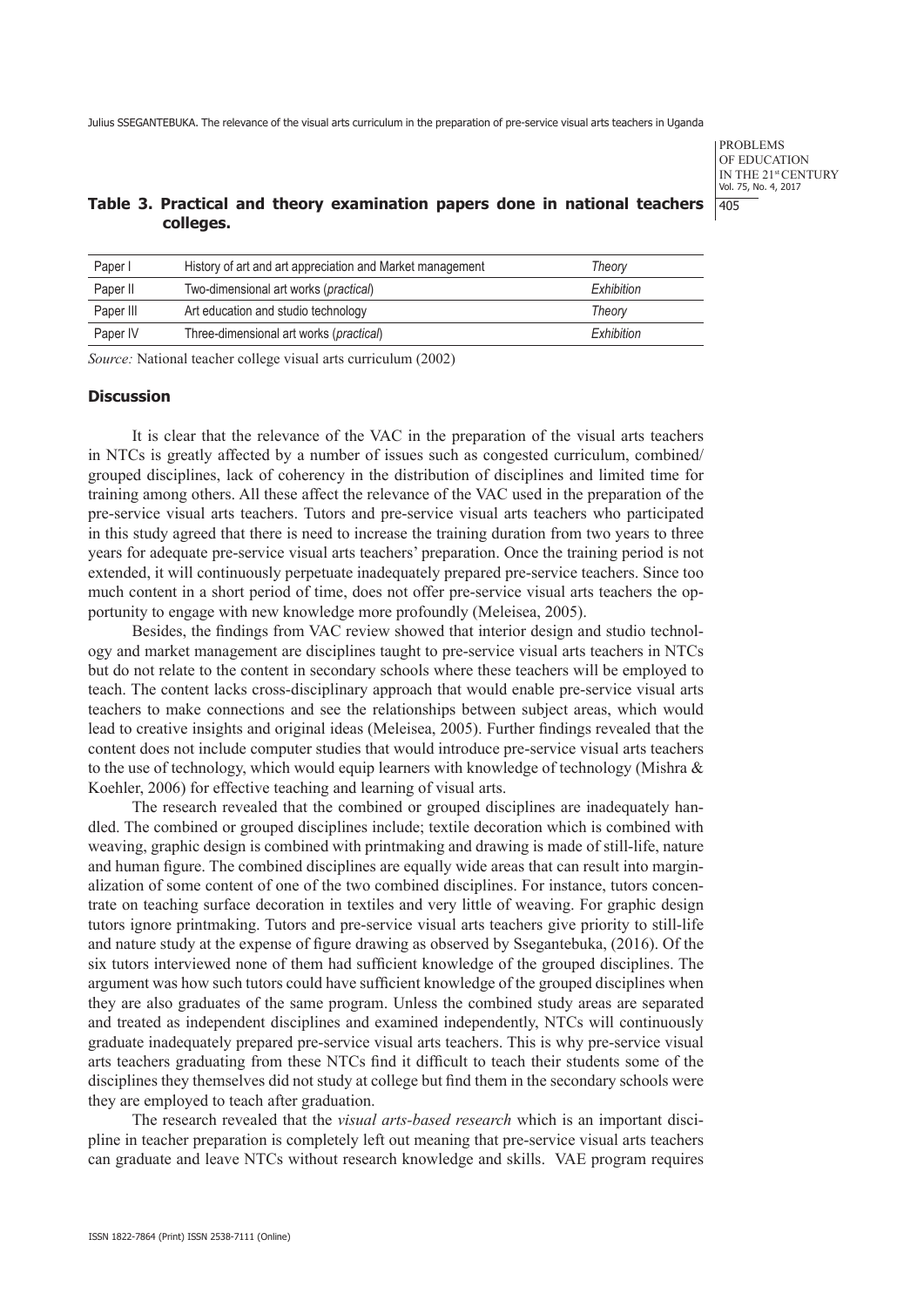PROBLEMS OF EDUCATION IN THE 21st CENTURY Vol. 75, No. 4, 2017 406

tutors to engage pre-service visual arts teachers to research in art, design, and craft in relation to music, dance and drama. However, data revealed that the six tutors interviewed all had limited knowledge of research in art, design and craft, which they are supposed to relate to music, dance and drama. Secondly, none of the tutors had prior knowledge in music, dance and drama; therefore, they were not teaching this unit to the pre-service visual arts teachers**.** This is supported by Hussain, (2004) who states that not all teachers are well equipped with quality research skills. According to Kagoda and Ezati, (2013) research is important in enabling tutors and pre-service visual arts teachers become lifelong learners and continuously adapt the course of their career to enable them support their students. Ssegantebuka (2016) argues that visual arts-based research is meant to reduce the scarcity and high cost of the imported art materials, tools and equipment since it avails the opportunity to make the alternative commonly referred to as improvised art materials. This is supported by Lindstrom (2009) who emphasizes the importance of discipline-based research in VA.

The VAE program does not give a list of the pertinent materials a pre-service visual arts teacher must experience during preparation. The VAC simply indicates that learners are expected to deal with art materials, tools and equipment (DSE, 2002). Thus, giving room for choosing those art materials which are available and where the tutor has confidence in using them. Given such circumstances learners are denied the chance to experience a number of art materials, tools and equipment that would equip them with the required skills in visual arts. That is why a number of pre-service visual arts teachers graduating from NTCs have limited knowledge of a number of art materials. Yet, researchers indicate that exposing learners to a variety of art materials, tools and equipment is beneficial. It should be noted that each medium has its own unique qualities that allow learners express their ideas and feelings differently as supported by Simpson (2000). Therefore, the VAC program that exposes learners to a variety of art materials, tools and equipment would be considered more effective if such an opportunity is availed. Besides, the study showed that tutors omit a number of disciplines during teacher preparation, due to limited knowledge of the discipline together with the lack of art materials, tools and equipment. This echoes Nbina, (2010) argument that when teachers lack knowledge of the subject the next thing to do is to omit the subject. This implies that tutors will not be able to model for their students the methods of teaching as well as assessment which are specific to art education, thus limited knowledge acquisition.

The VAE program concentrates on summative assessment at the expense of formative assessment. These practices of neglecting formative assessment are in conflict with Kalra and Baveja (2010) who emphasize the importance of using formative assessment in teaching and learning for effective teacher education. As earlier mentioned, the dependence on summative assessment does not offer opportunity to deal with errors pre-service visual arts teachers might be having before graduating. Such practices conflict with Swearingen (2002) ideas that explain the importance of having a well thought about assessment strategies that can improve teacher preparation. The practical examinations are constituted of practical artworks done throughout the academic year. It is majorly composed of artworks which were once presented and marked as course work. It was observed that pre-service visual arts teachers do not vigorously engage in the production of artworks for examinations, since they keep on presenting the same artwork up to the end of the academic year when it is exhibited as examinations. Yet effective learning in VAE emphasizes constant practice which as a result equips the learners with skills in using different art materials, tools, manipulative and practical skills (Simpson, 2000; Tebenkana, 2010). Given circumstances where pre-service visual arts teachers rarely engage in practical artworks, they cannot develop the required skills in VA. Therefore, the VA subject ends up having little influence on pre-service visual arts teachers' meaningful engagement with the required knowledge and skills.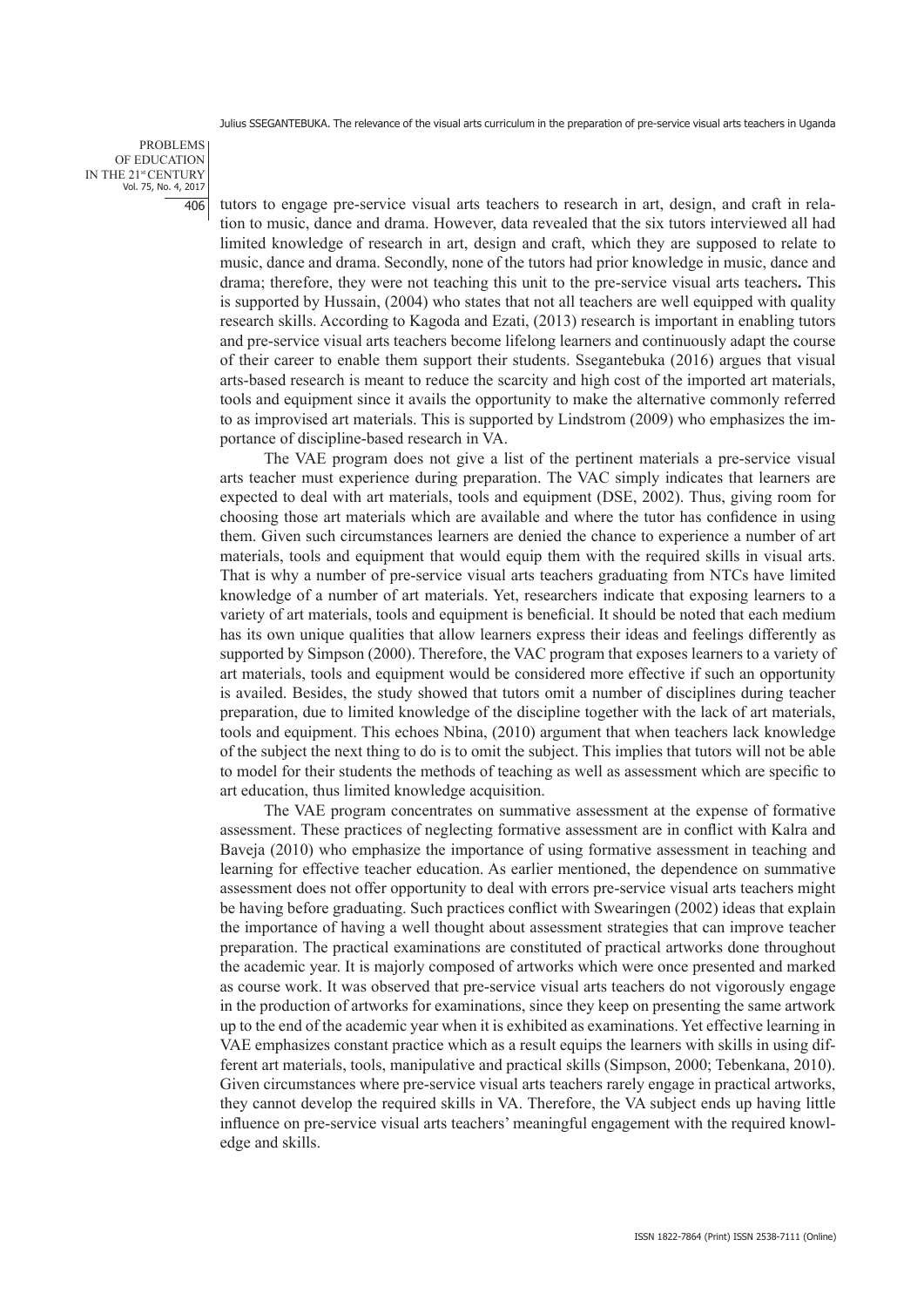## **Conclusions**

The researcher has discussed the VAC with the aim of presenting the required content knowledge as it is stipulated in Uganda's pre-service visual arts program. The researcher has clearly indicated the nature of the VAC which renders it irrelevant. The VAC irrelevance is brought about by the four identified elements which include; structure and coherency of visual arts content; lack of a visual arts-based research in art materials, tools and equipment; implementation of the VAC and lack of a clear assessment strategy. They greatly affect the presentation and acquisition of the required knowledge, thus, affecting the extent at which learners engage in learning.

The VAC developers need to restructure the current VAC: in order to separate the elements of art and principles of design and studio technology from 2D and 3D where they are currently embedded. They should separate the discipline of art appreciation from history of art and also making human-figure drawing independent of drawing still-life and nature studies. It is therefore, recommended that disciplines be separated for equal attention and as a way of enforcing the teaching in these liberated disciplines; they should be examined as independent papers. It is believed that once the separation is done, pre-service visual arts teachers will experience in-depth teaching and learning of VA. The isolation of the above said disciplines, will avail opportunity to tutors to carry out research and acquire the necessary content knowledge of these study areas and adequately handle them to the benefit of pre-service visual arts teachers.

There is a need for VAC developers to increase the training duration from two years to three years. The increased duration for training would avail pre-service visual arts teachers quite good time for training, hence in-depth coverage of a number of disciplines leading to acquisition of required content knowledge. In the first year, pre-service visual arts teachers should be introduced to all the disciplines in the VAC. In their second year, they should be allowed to specialize by having drawing general and human figure as compulsory and any other three electives where one of which must be coming from 3D arts category. It is assumed that if pre-service visual arts teachers are made to specialize, they can be grounded in the disciplines of their choice, leading to in-depth acquisition of the desired content knowledge in the subject.

There is a need to reviewing the current VA program to make the visual arts content responsive to current societal needs, and make it interdisciplinary to enable pre-service visual arts teachers to make connections and see the relationships between other subject areas. In addition, adopting ICT in VAC would introduce pre-service visual arts teachers to the use of technology for information search and presentation for effective teaching and learning of VA.

Visual arts-based research should be introduced to VAE. Once introduced will equip tutors and pre-service visual arts teachers with the skills to investigate the relevancy of local art materials in VAE. For instance, an investigation on the availability of local raw art materials within the surrounding environment, its ability to lessen scarcity of imported art materials, its possibilities and limitations and the degree to which it can foster quality learning could provide the much needed information in improving VAE at all levels.

## **References**

Airasian, P. W., & Walsh, M. E. (1997). Constructivist cautions. *The Phi Delta Kappan, 78* (6), 444-449. Australian curriculum, assessment and reporting authority (ACARA) (2011). The shape of the Australian curriculum: The arts. Available from http: www.acara.edu.au

Boyd, R. D. (1989). Facilitating personal transformations in small groups: Part I. *Small Group Behavior*, *20* (4), 459-474.

Breitenstein, G. (2002). *A comparison of Texas pre-service teacher education programs in art and the1999 National Art Education Association's standards for art teacher preparation* (Doctoral dissertation). Texas: University of North Texas. Retrieved from http://digital.library.unt.edu/ark:/67531/ metadc3156/.

PROBLEMS OF EDUCATION IN THE 21st CENTURY Vol. 75, No. 4, 2017 407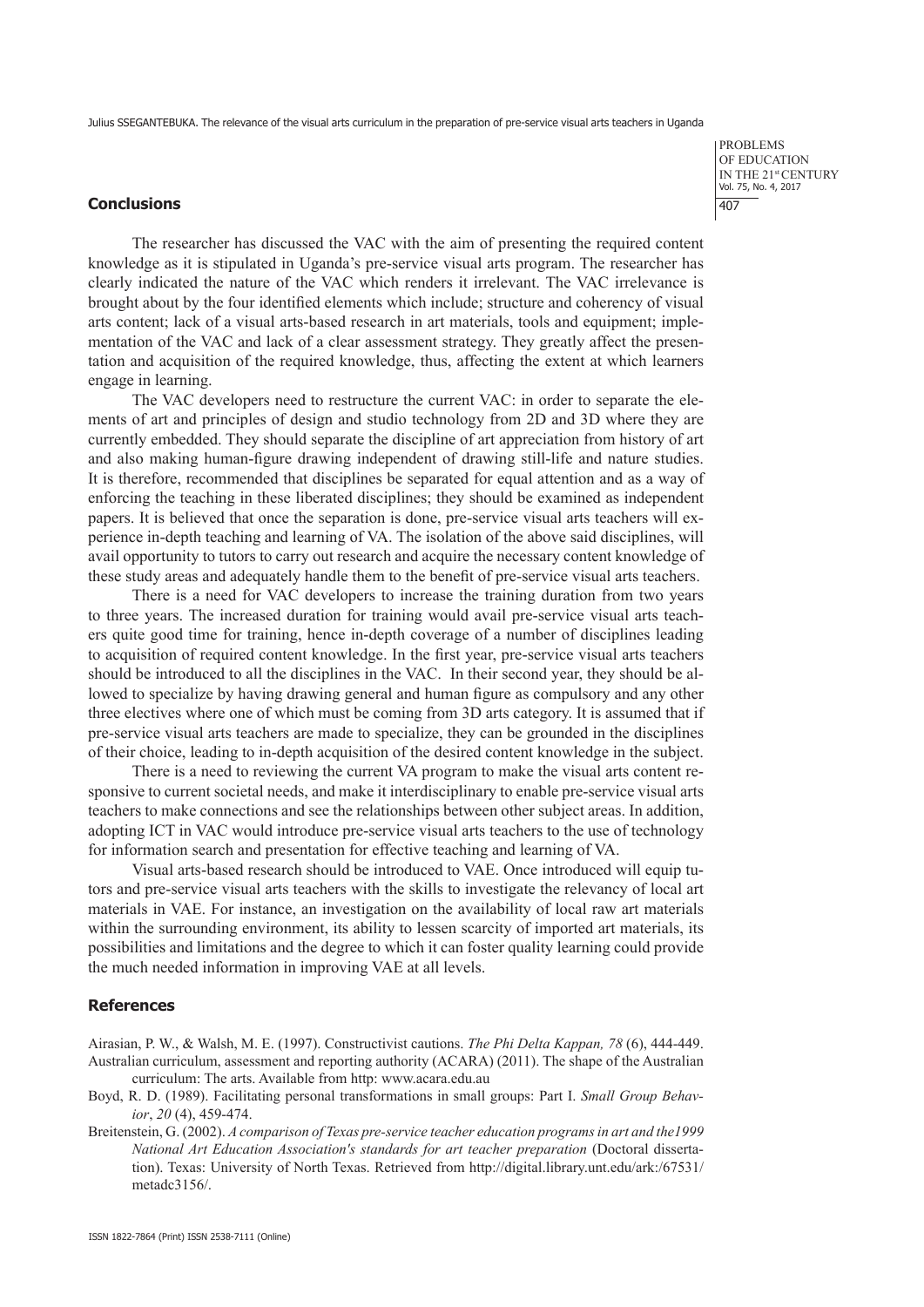PROBLEMS OF EDUCATION IN THE 21st CENTURY Vol. 75, No. 4, 2017 408

- Chong, S. N. Y., & Cheah, H. M. (2009). A values, skills and knowledge framework for initial teacher preparation programs. *Australian Journal of Teacher Education*, *34* (3), 1-17.
- Cooperstein, S. E., & Kocevar-Weidinger, E. (2004). Beyond active learning: A constructivist approach to learning. *Reference Services Review, 32* (2), 141-148. DOI 10.1108/00907320410537658.
- Curriculum Development Council (2007). *Arts education key learning area curriculum guide: Visual arts curriculum and assessment guide (secondary 4-6)*. Hong Kong: curriculum Development Council.
- Feuer, M. J., Floden, R. E., Chudowsky, N., & Ahn, J. (2013). *Evaluation of teacher preparation programs: Purposes, methods, and policy options*. Washington, DC: National Academy of Education.
- Fradd, S. H., & Lee, O. (1998). Development of a knowledge base for ESOL teacher education. *Teaching and Teacher Education, 14* (7), 761-773.
- Gray, D. E. (2009). *Doing research in the real world* (2nd Ed.). London: Sage.
- Gudula, B. N. (2006). *Distance education and realistic teacher education pedagogy in Uganda: Impact of an ICT-supported learning environment* (Doctoral dissertation), Nkozi University, Kampala.
- Hegarty, S. (2000). Teaching as a knowledge-based activity. *Oxford Review of Education*, *26* (3-4), 451- 465. http://dx.doi.org/10.1080/713688541
- Hussain, S. (2004). *Effectiveness of teacher training in developing professional attitude of prospective secondary school teachers* (Doctoral dissertation). University Institute of Education and Research, University of Arid Agriculture, Rawalpindi, Pakistan.
- Kagoda, A. M., & Ezati, B. A. (2013). Contribution of primary teacher education curriculum to quality primary education in Uganda. *Education*, *52*, 35. Retrieved from http://www.scientiasocialis.lt/ pec/files/pdf/vol52/35-47.Kagoda\_Vol.52.pdf.
- Kalra, M. B., & Baveja, B. (2010). Student teachers' thinking about knowledge, learning and learners in India, University of Delhi. *Literacy Information and Computer Education Journal* (LICEJ), *1* (1), 33-44. doi:10.20533/licej.2040.2589.2010.006.
- Koopman, C. (2005). Art as fulfillment: On the justification of education in the arts. *Journal of Philosophy of Education*, *39* (1), 85-97.
- Lindström, L. (Ed.). (2009). Issues in visual arts education. In L. Lindström, (Ed.), *Nordic visual arts education in transition*. *A research review*. Stockholm: Swedish Research Council.
- Marphatia, A. A., Legault, E., Edge, K., & Archer, D. (2010). The role of teachers in improving learning in Burundi, Malawi, Senegal and Uganda: Great expectations, little support.
- Mazinga-Kalyankolo (1974). *The development of art education in secondary schools in Uganda* (Unpublished master's thesis). Makerere University, Kampala-Uganda.
- Meleisea, E. (2005). *Educating for Creativity: Bringing the Arts and Culture into Asian Education. Report of the Asian Regional Symposia on Arts Education: Measuring the Impact of Arts in Education (Hong Kong SAR, China, January 9-11, 2004) and Transmissions and Transformations: Learning through the Arts in Asia (New Delhi, India, March 21-24, 2005)*. UNESCO Bangkok.
- Mergler, A. G., & Spooner-Lane, R. (2012). What pre-service teachers need to know to be effective at values-based education. *Australian Journal of Teacher Education, 37* (8), 66-81. http://dx.doi. org/10.14221/ajte.2012v37n8.5.
- Mezirow, J. (1991). *Transformative dimensions of adult learning*. San Francisco: Jossey-Bass.
- Mezirow, J. (1996). Contemporary paradigms of learning. *Adult Education Quarterly*, *46* (3), 158-172.
- Mezirow, J., & Associates (2000). Learning to think like an adult: Core concepts of transformation theory. In Jack Mezirow and Associates, *Learning as transformation* (pp. 1-33). San Francesco: Jossey-**Bass**.
- Miles, M. B., & Huberman, A. M. (1994). *Qualitative data analysis*. London: SAGE.
- Ministry of Education and Sports (MOES). (1992). *Government white paper on the report of the education policy review commission* (EPRC). Kampala: Government Printers.
- Mishra, P., & Koehler, M. J. (2006). Technological pedagogical content knowledge: A framework for teacher knowledge. *Teachers College Record*, *108* (6), 1017-1054.
- Nbina, J. B. (2012). Teachers' competence and students' academic performance in senior secondary schools chemistry: Is there any relationship? *Global Journal of Educational Research*, *11* (1), 15- 18. doi: http://dx.doi.org/10.4314/gjedr.v11i1.3.
- Nguyen, G. N. T. (2011). *Teacher knowledge of students and enactment of motivational strategies in teaching the concept of function* (Doctoral dissertation, The Florida State University).